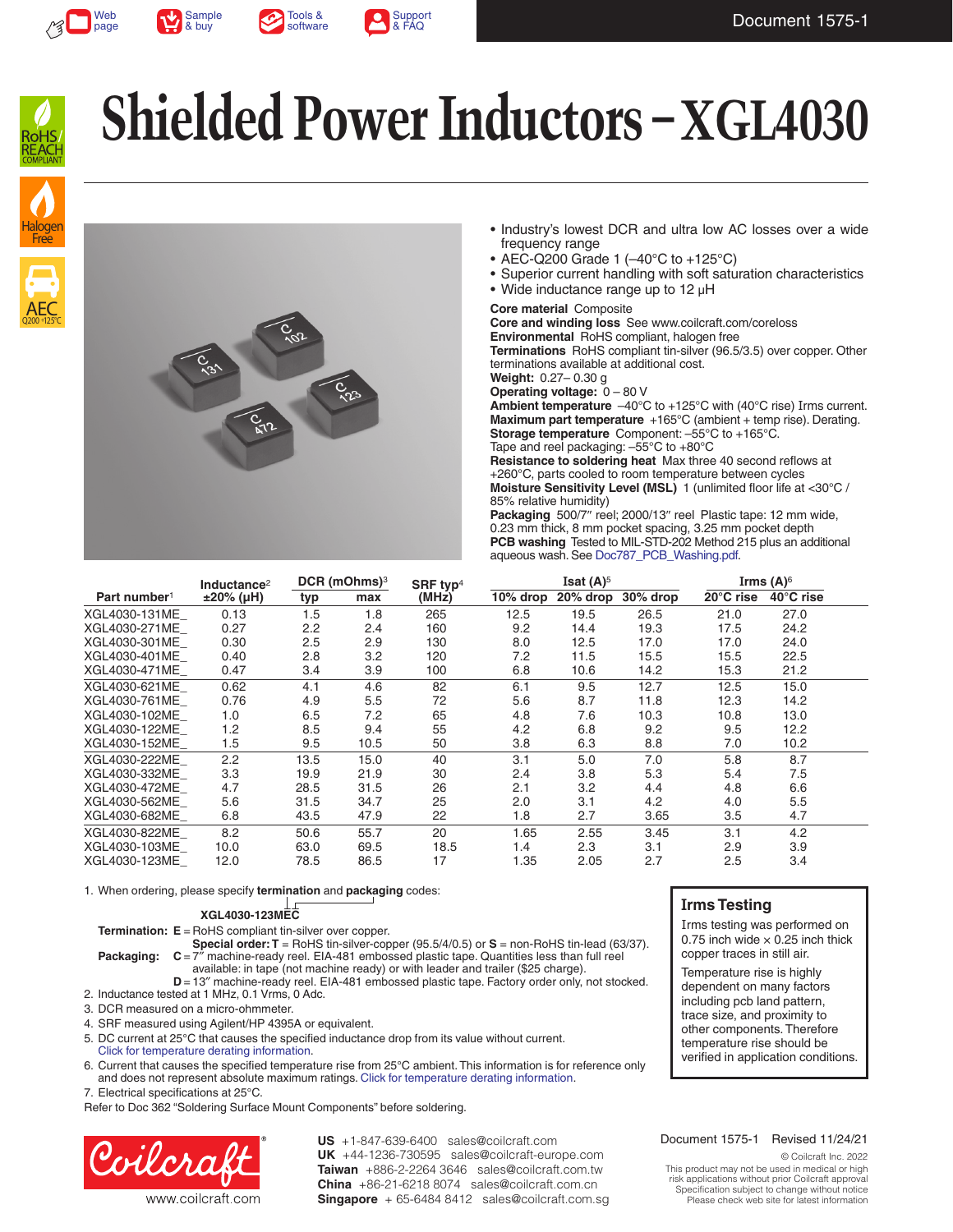

## **Shielded Power Inductors – XGL4030**



**China** +86-21-6218 8074 sales@coilcraft.com.cn **Singapore** + 65-6484 8412 sales@coilcraft.com.sg

www.coilcraft.com

This product may not be used in medical or high risk applications without prior Coilcraft approval. Specification subject to change without notice. Please check web site for latest information.